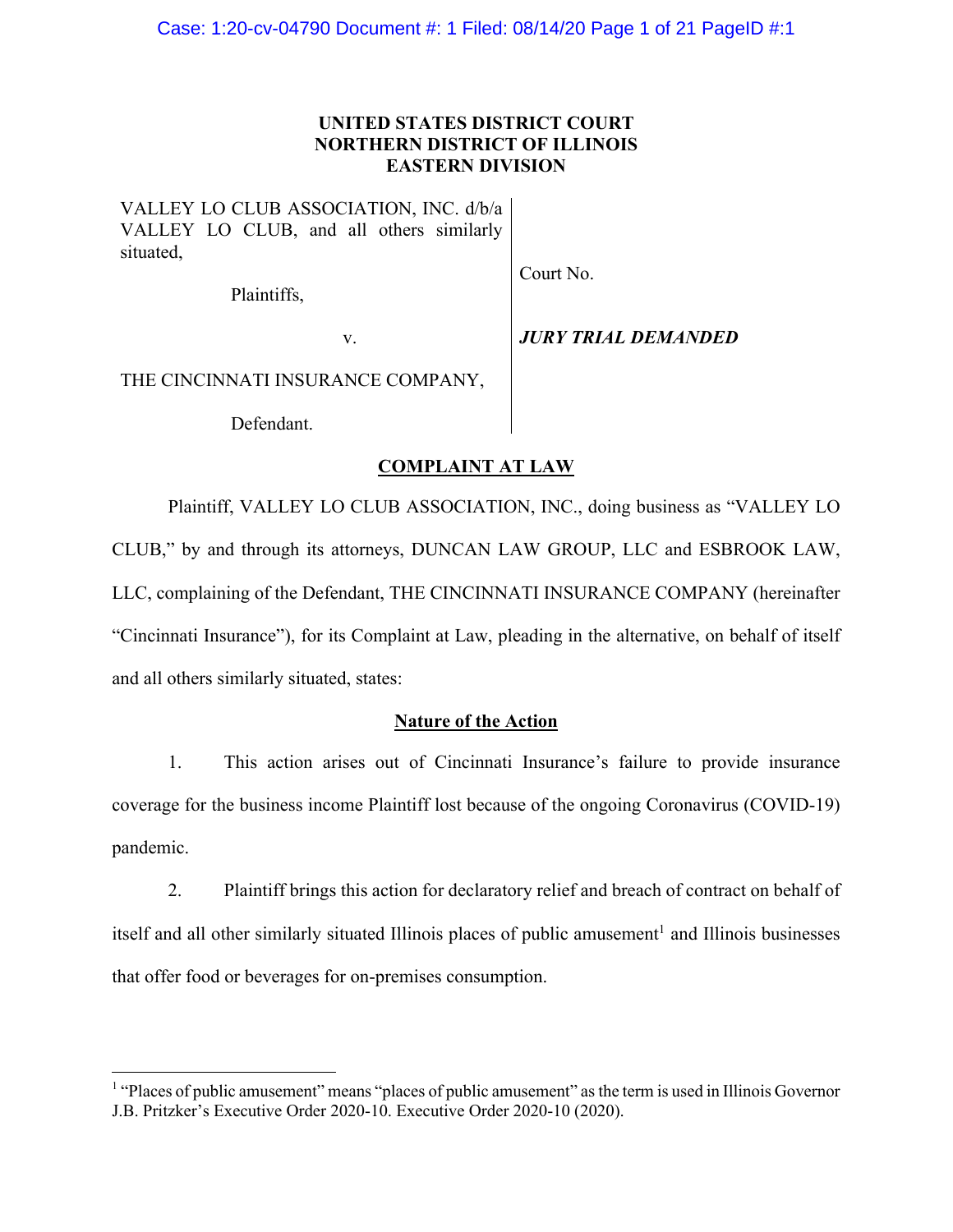## **The Parties**

3. Plaintiff, Valley Lo Club Association, Inc., doing business as "Valley Lo Club," is an Illinois corporation with its principal place of business at 2200 Tanglewood Drive, Glenview, Illinois 60025.

4. At all times mentioned herein, Plaintiff owned and operated Valley Lo Club, a country club located at 2200 Tanglewood Drive, Glenview, Illinois 60025.

5. At all times mentioned herein, Valley Lo Club contained various amenities, including but not limited to an 18-hole golf course, a pro shop, a fitness center, locker rooms, tennis courts, paddle tennis courts, an indoor swimming pool, youth play areas, a member conference room, and exercise studio(s).

6. At all times mentioned herein, Valley Lo Club also contained several on-premises restaurants/dining areas—consisting of various real and personal property like tables, chairs, utensils, and dispensers (among other things)—for members wishing to dine at the club.

7. Defendant, Cincinnati Insurance, is a stock insurance company organized under the laws of the State of Ohio, with its principal place of business in Fairfield, Ohio.

8. At all times mentioned herein, Defendant, Cincinnati Insurance, was licensed to do businessin the State of Illinois, selling property and casualty insurance policies to places of public amusement, bars, restaurants, caterers, banquet halls, and other businesses that offer food and/or beverages for on-premises consumption.

## **Jurisdiction and Venue**

9. This Court has jurisdiction over this action pursuant to 28 U.S.C. §1332(d)(2)(A), as modified by the Class Action Fairness Act of 2005, because at least one member of the Class is a citizen of a different state than Defendant; there are more than 100 members of the Class; and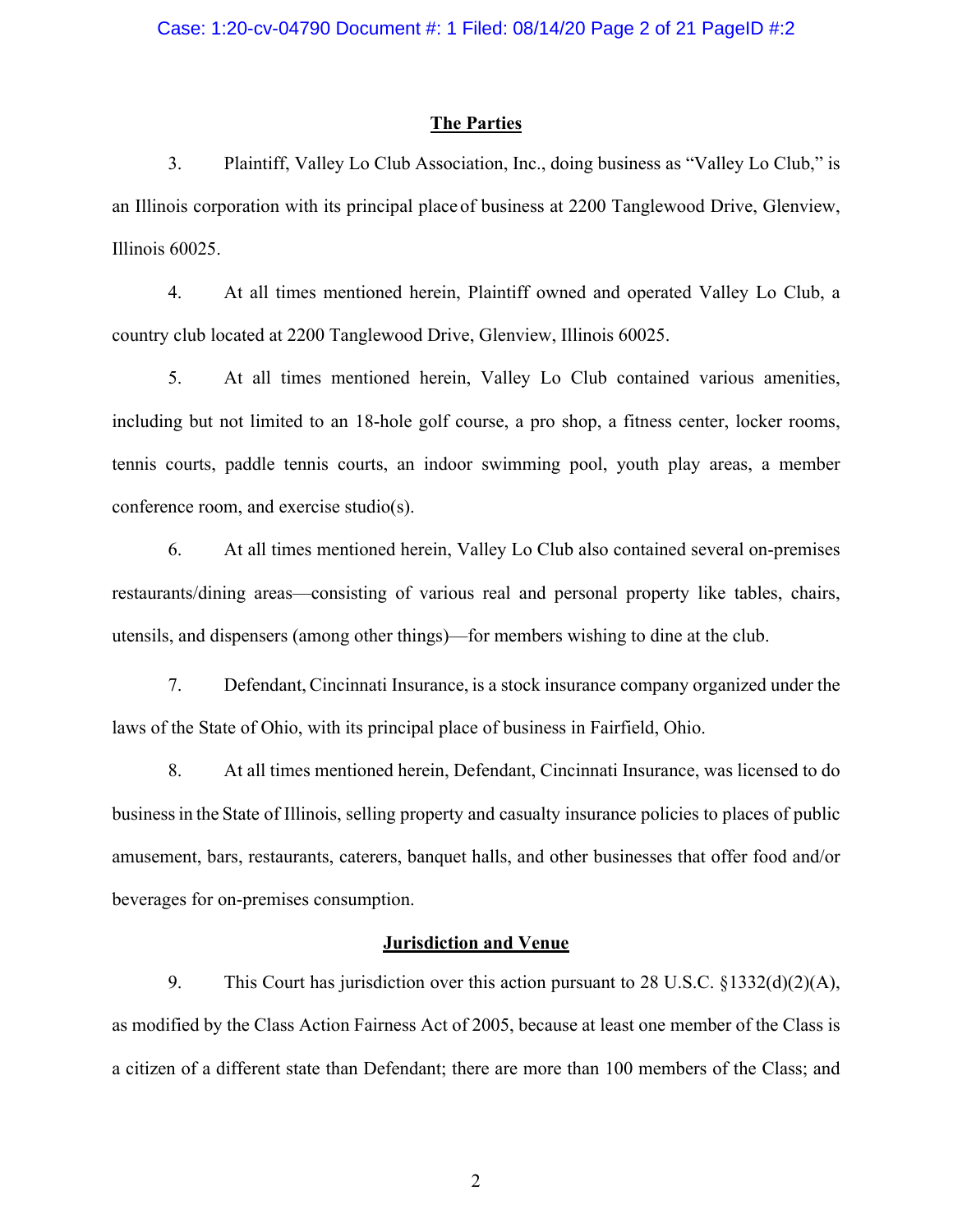## Case: 1:20-cv-04790 Document #: 1 Filed: 08/14/20 Page 3 of 21 PageID #:3

upon information and belief the aggregate amount in controversy exceeds \$5,000,000.00 exclusive of interest and costs.

10. This Court also has jurisdiction over this action pursuant to 28 U.S.C. §1332(a)(1) because there is complete diversity among the parties, and the amount in controversy exceeds \$75,000.00 exclusive of interest and costs.

11. This Court has personal jurisdiction over Cincinnati Insurance pursuant to Illinois's long-arm statute, 735 ILCS 5/2-209, because this complaint concerns: (1) one or more contracts Cincinnati Insurance made to insure property and/or risk in Illinois, (2) business that Cincinnati Insurance transacted within Illinois, and (3) one or more contracts and/or promises Cincinnati Insurance made that are substantially connected with Illinois. 735 ILCS 5/2-209(a)(1), (4), (7).

12. Additionally, because this action presents an actual controversy within this Court's jurisdiction, this Court may declare the legal rights and obligations of the parties hereto under 28 U.S.C. § 2201.

13. Venue is appropriate because "a substantial part of the events or omissions giving rise to the claim[s] occurred" in the Northern District of Illinois and Cincinnati Insurance "resides" in the Northern District of Illinois. 28 U.S.C. § 1391.

### **Factual Allegations**

### *Coronavirus (COVID-19) and Illinois's Response*

14. For years, if not decades, the Center for Disease Control and the World Health Organization have been warning about the possibility of an airborne virus that could cause a worldwide pandemic.

15. On December 31, 2019, Chinese health authorities notified the World Health Organization about a cluster of pneumonia of unknown etiology in Wuhan, China. Christian L. Althaus and Julien Riou, *Pattern of early human-to-human transmission of Wuhan 2019 novel*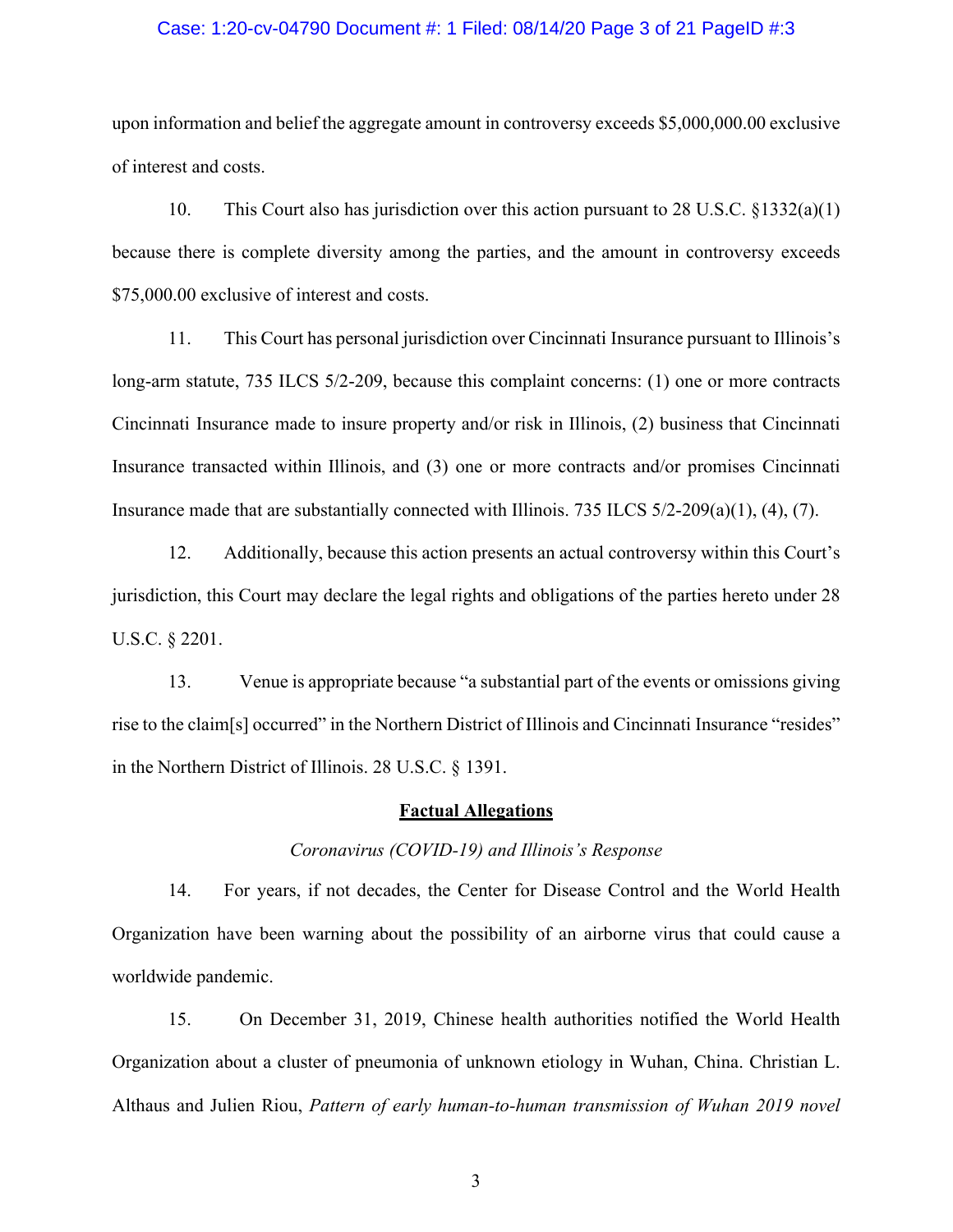### Case: 1:20-cv-04790 Document #: 1 Filed: 08/14/20 Page 4 of 21 PageID #:4

*coronavirus (2019-nCoV), December 2019 to January 2020*, Eurosurveillance (Jan. 30, 2020), https://www.eurosurveillance.org/content/10.2807/1560-7917.ES.2020.25.4.2000058. A few days later, the same authorities identified a novel Coronavirus ("COVID-19") as the cause of the outbreak. *Id.*

16. Since its discovery, COVID-19—a highly contagious airborne virus—has spread rapidly around the globe, first appearing in the United States and Illinois in January 2020.

17. Since its arrival, COVID-19 has infected more than 3,761,362 people in the United States and more than 162,750 in the State of Illinois. Cases of Coronavirus Disease (COVID-19) in the U.S., Centers for Disease Control and Prevention, https://www.cdc.gov/coronavirus/2019 ncov/cases-updates/cases-in-us.html (last visited July 21, 2020).

18. Although a lot remains unknown about the manner in which COVID-19 spreads, COVID-19 is thought to spread mainly from person to person through respiratory droplets produced when an infected person coughs, sneezes, or talks. Frequently Asked Questions, Centers for Disease Control and Prevention, https://www.cdc.gov/coronavirus/2019 ncov/faq.html#Spread (last visited June 30, 2020). These droplets can land in the mouths or noses of people who are nearby or possibly be inhaled into the lungs. *Id.* Spread is more likely when people are in close contact with one another (within about 6 feet). *Id.* 

19. When an infected person coughs, sneezes, or talks, the aforementioned respiratory droplets can also land on objects and surfaces around the person such as tables, doorknobs and handrails. O&A on coronaviruses, World Health Organization, https://www.who.int/emergencies/diseases/novel-coronavirus-2019/question-andanswers-hub/q-a-detail/q-a-coronaviruses (last visited June 30, 2020). People can become infected by touching these objects or surfaces, then touching their eyes, nose or mouth. *Id.*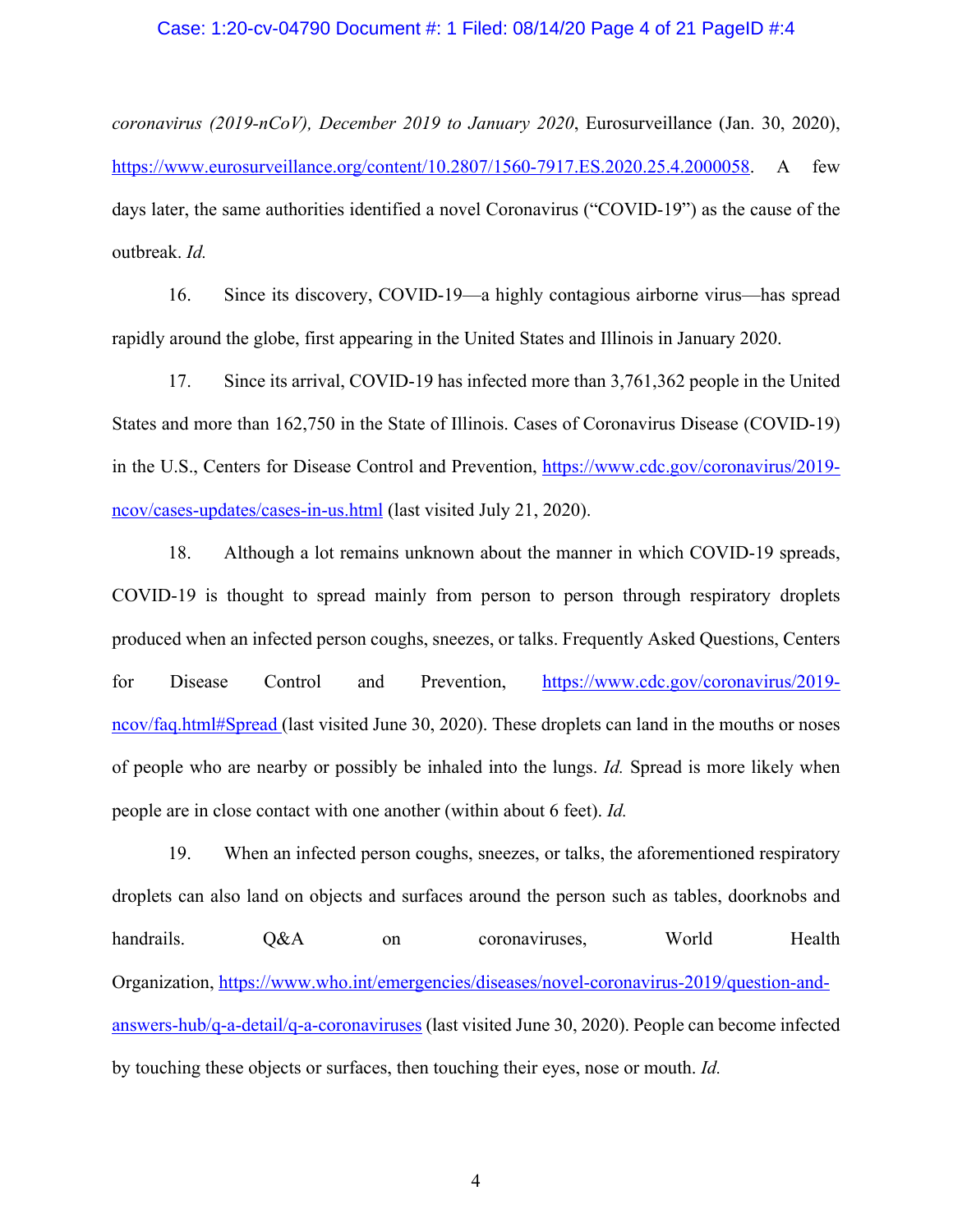#### Case: 1:20-cv-04790 Document #: 1 Filed: 08/14/20 Page 5 of 21 PageID #:5

20. COVID-19 has been declared a pandemic by the World Health Organization.

21. The COVID-19 pandemic is a public health crisis that has profoundly impacted American society, including the public's ability to patronize bars and restaurants.

22. In response to this pandemic, Federal and State authorities have mandated social distancing and limited the number of people that can gather in any setting.

23. On March 16, 2020, in direct response to the COVID-19 outbreak, and pursuant to the Illinois Emergency Management Agency Act, 20 ILCS 3305/1, *et seq.*, Illinois Governor J.B. Pritzker issued Executive Order 2020-07, ordering "all businesses in the State of Illinois that offer food or beverages for on-premises consumption—including restaurants, bars, grocery stores, and food halls—[to] suspend service for and … not permit on-premises consumption." Executive Order 2020-07 (2020). Although Executive Order 2020-07 permitted such businesses to serve food and beverages for off-premises consumption, it mandated that they ensure they have an environment where patrons purchasing food or beverages "maintain adequate social distancing." *Id.* Executive Order 2020-07 further prohibited public and private gatherings of 50 or more people, including "civic, public leisure, ... [and] sporting events" at "venues such as fitness centers/health clubs, bowling alleys, private clubs, and theatres." *Id.* 

24. On March 20, 2020, Governor Pritzker issued Executive Order 2020-10, (1) directing Illinois residents to stay in their homes except when performing "essential" activities, (2) prohibiting gatherings of 10 or more people, (3) requiring "non-essential" businesses to cease operations, and (4) extending Executive Order 2020-07's prohibition of on-premises dining through April 7, 2020. Executive Order 2020-10 (2020). Executive Order 2020-10 further stated that "[a]ll places of public amusement, whether indoors or outdoors, including but not limited to, locations with amusement rides, carnivals, amusement parks, water parks, aquariums, zoos,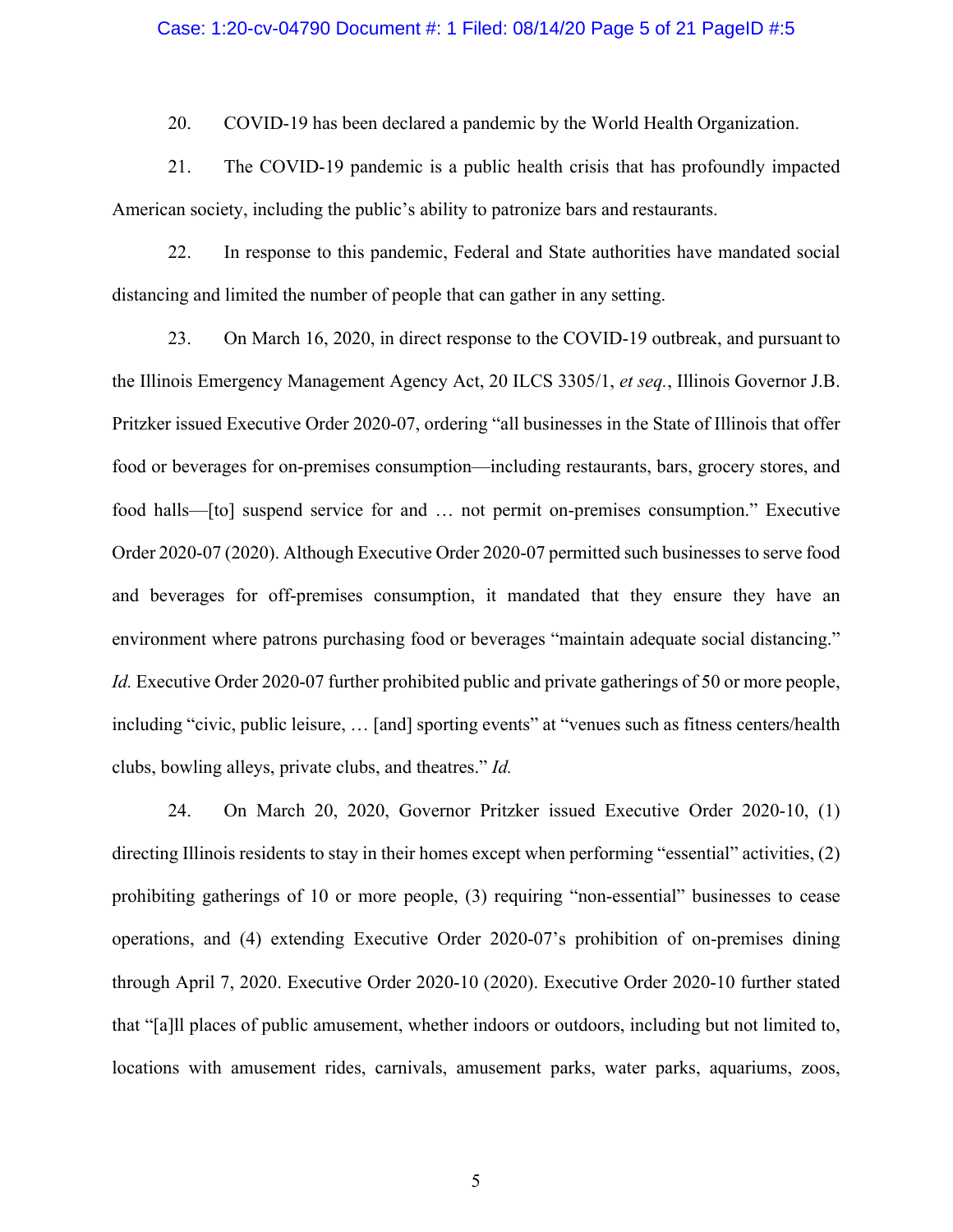### Case: 1:20-cv-04790 Document #: 1 Filed: 08/14/20 Page 6 of 21 PageID #:6

museums, arcades, fairs, children's play centers, playgrounds, funplexes, theme parks, bowling alleys, movie and other theaters, concert and music halls, and **country clubs or social clubs** shall be closed to the public." *Id.* (**emphasis added**).

25. On April 1, 2020, Governor Pritzker issued Executive Order 2020-18, extending Executive Order 2020-10 (in its entirety) and Executive Order 2020-07's prohibition of onpremises dining through April 30, 2020. Executive Order 2020-18 (2020).

26. On April 30, 2020, Governor Pritzker issued Executive Order 2020-32, ordering "all places of public amusement … including but not limited to, locations with amusement rides, carnivals, amusement parks, water parks, aquariums, zoos, museums, arcades, fairs, children's play centers, playgrounds, funplexes, theme parks, bowling alleys, movie and other theaters, concert and music halls, and **country clubs or social clubs**" to remain "closed to the public." Executive Order 2020-32 (2020) (**emphasis added**).

27. On April 30, 2020, Governor Pritzker also issued Executive Order 2020-33, further extending Executive Order 2020-07's prohibition of on-premises dining through May 29, 2020. Executive Order 2020-33 (2020).

28. Executive Orders 2020-07, 2020-10, 2020-18, 2020-32, and 2020-33 are not laws or ordinances.

29. Since March 16, 2020, countless Illinois amusement, bar, country club and restaurant operators have made claims under their property and casualty insurance policies for the business income they lost as a result of the COVID-19-related Executive Orders.

30. Insurers, including Cincinnati Insurance, have denied nearly every claim for lost business income—taking the outrageous position that their insureds have not suffered a "direct physical loss" to their property, which insurers like Cincinnati Insurance claim is a prerequisite for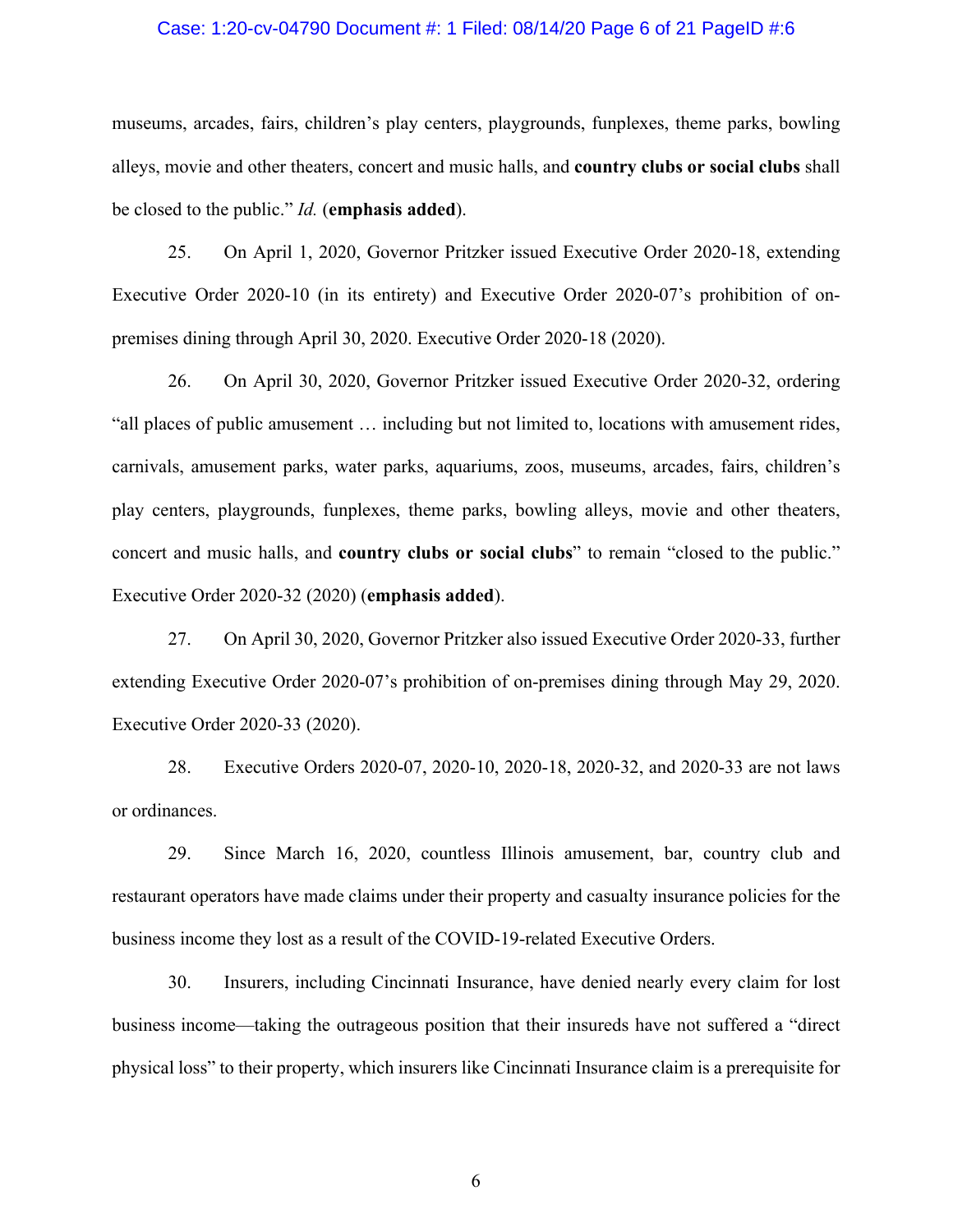## Case: 1:20-cv-04790 Document #: 1 Filed: 08/14/20 Page 7 of 21 PageID #:7

coverage.

## *Plaintiff's All-Risk Insurance Policy and "Business Income" Claim*

31. In 2018, Cincinnati Insurance sold Plaintiff a commercial property and casualty insurance policy (Policy Number ETD 048 27 80) with an effective date of coverage of April 1, 2018. A copy of Policy Number ETD 048 27 80 is attached as "Exhibit A."

32. At all times mentioned herein, Policy Number ETD 048 27 80 covered the country club/premises identified in Paragraph 4, above. Exhibit A at 12.

33. Plaintiff has performed all of its obligations under Policy Number ETD 048 27 80, including but not limited to the payment of premiums and the timely reporting of claims. Therefore, Policy Number ETD 048 27 80 has been in effect since April 1, 2018.

34. Policy Number ETD 048 27 80 includes "Business Income" coverage and consists of various policy forms, including but not limited to form number "FM 101 05 16"—called the "Building and Personal Property Coverage Form (Including Special Causes of Loss)" (hereinafter the "Building and Personal Property Coverage Form")—and form number "FA 213 IL 05 16" called the "Business Income (and Extra Expense) Coverage Form – Illinois" (hereinafter the "Business Income Coverage Form"). *Id.* at 30-31, 126.

35. Pursuant to the Building and Personal Property Coverage Form—an "all-risk" property insurance policy—Cincinnati Insurance agreed to "pay for direct 'loss' to Covered Property at the 'premises' caused by or resulting from any Covered Cause of Loss." *Id.* at 33.

36. According to the Building and Personal Property Coverage Form, "Covered Causes of Loss means direct 'loss' unless the 'loss' is excluded or limited in this Coverage Part." *Id.* at 35.

37. "Loss," as used in the Building and Personal Property Coverage Form, "means accidental physical loss or accidental physical damage." *Id.* at 68.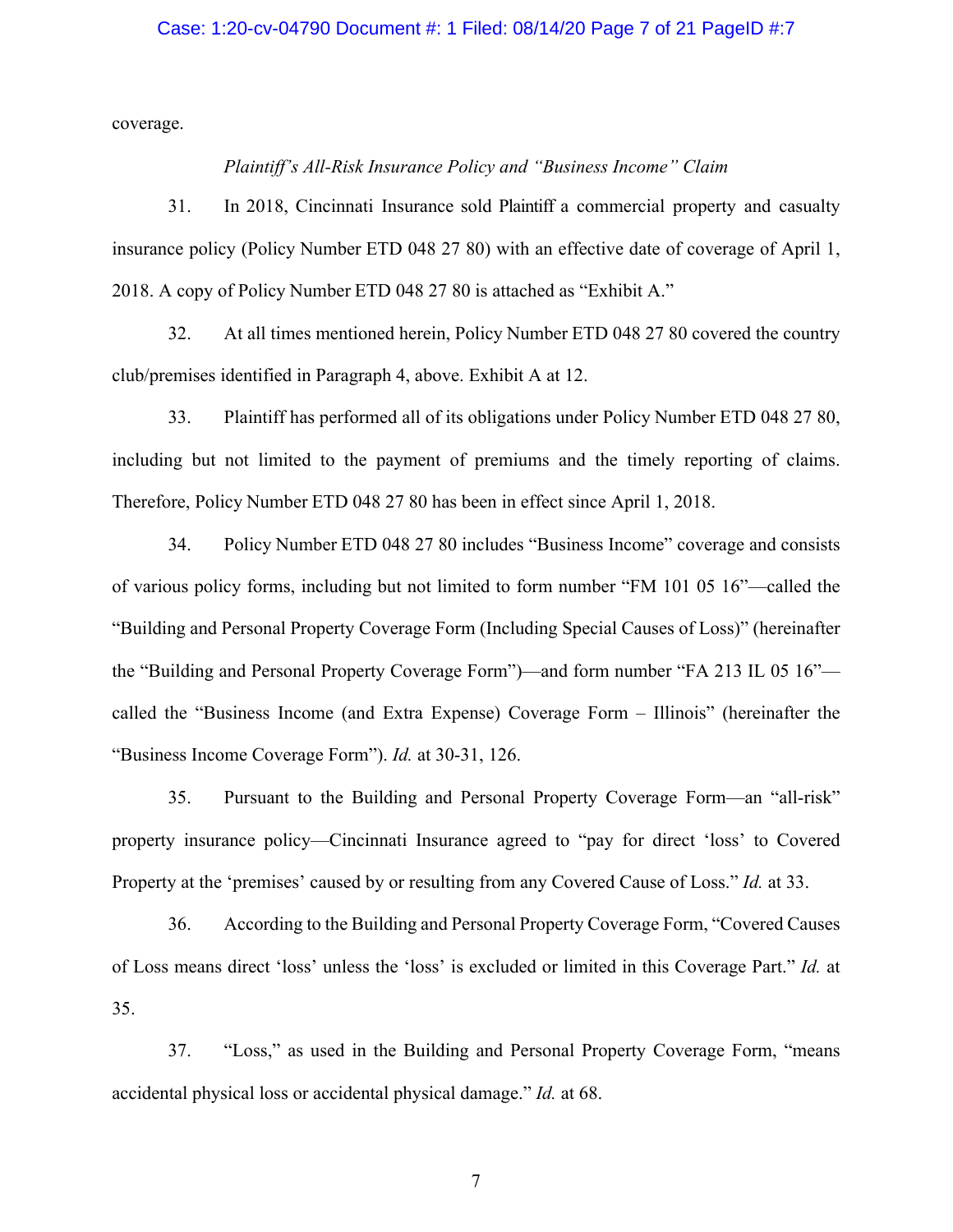## Case: 1:20-cv-04790 Document #: 1 Filed: 08/14/20 Page 8 of 21 PageID #:8

38. Regarding "Business Income" coverage, the Building and Personal Property Coverage Form states:

## **(1) Business Income**

We will pay for the actual loss of "Business Income" and "Rental Value" you sustain due to the necessary "suspension" of your "operations" during the "period of restoration". The "suspension" must be caused by direct "loss" to property at a "premises" caused by or resulting from any Covered Cause of Loss. With respect to "loss" to personal property in the open or personal property in a vehicle or portable storage unit, the "premises" include the area within 1,000 feet of the building or 1,000 feet of the "premises", whichever is greater.

With respect to the requirements of the preceding paragraph, if you are a tenant and occupy only part of the site at which the "premises" are located, for the purpose of this Coverage Extension only, your "premises" is the portion of the building that you rent, lease or occupy, including:

**(a)** Any area within the building or on the site at which the "premises" are located if that area services or is used to gain access to the "premises"; and

**(b)** Your personal property in the open (or in a vehicle or portable storage unit) within 1,000 feet of the building or 1,000 feet of the "premises", whichever is greater.

*Id.* at 48-49.

39. According to the Building and Personal Property Coverage Form:

"Operations" means:

- a. Your business activities occurring at the "premises"; and
- b. The tenantability of the "premises", if coverage for "Business Income" including "Rental Value" or "Rental Value" applies.
- …

"Period of Restoration" means the period of time that: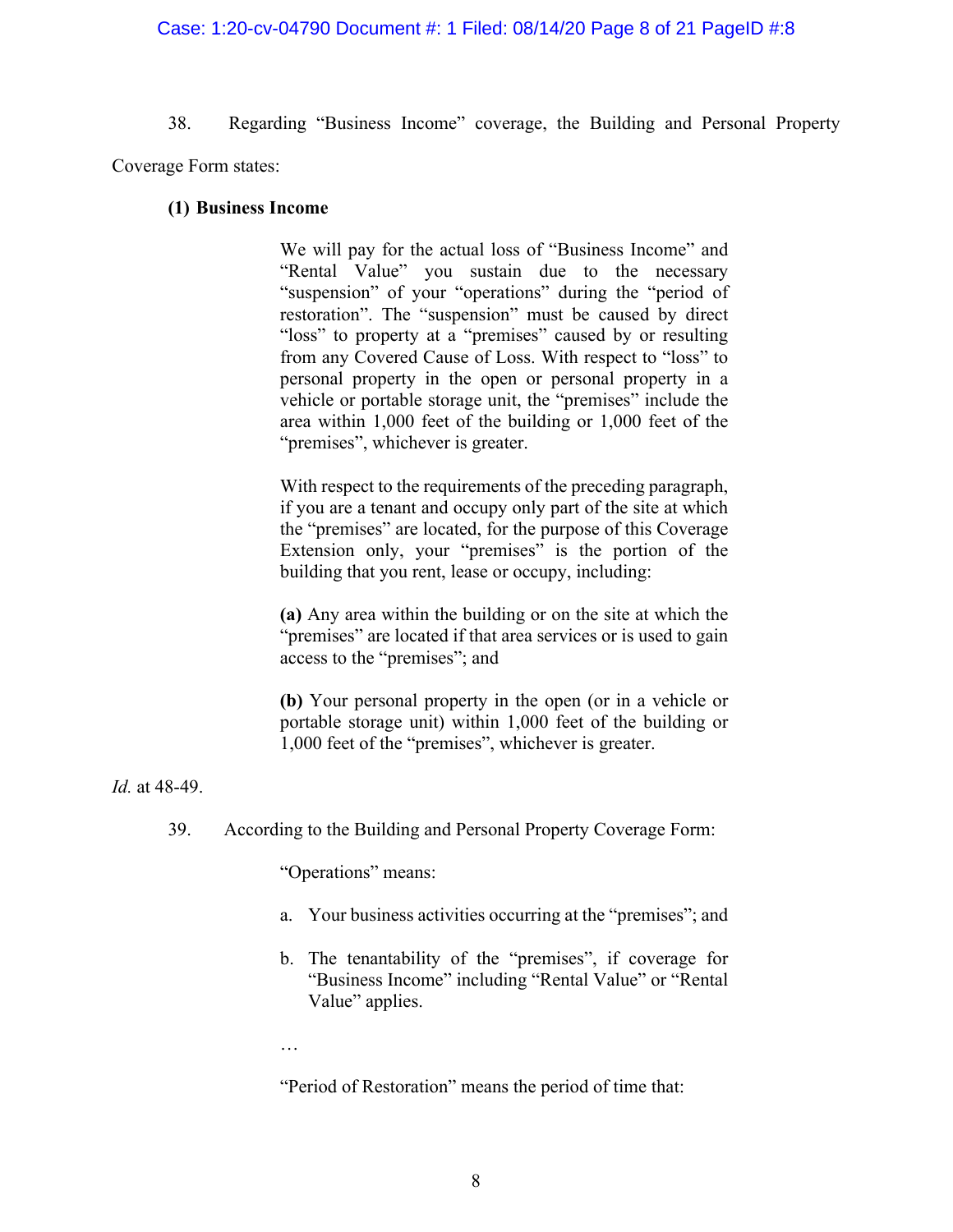- a. Begins at the time of direct "loss".
- b. Ends the earlier of:
	- (1) The date when the property at the "premises" should be repaired, rebuilt or replaced with reasonable speed and similar quality; or
	- (2) The date when business is resumed at a new permanent location.
- …

"Premises" means the Locations and Buildings described in the Declarations.

…

"Suspension" means:

- a. The slowdown or cessation of your business activities; and
- b. That a part or all of the "premises" is rendered untenantable.

*Id.* at 68-70.

40. Regarding "Business Income" coverage, the Business Income Coverage Form

states:

## **1. Business Income**

**a.** We will pay for the actual loss of "Business Income" you sustain due to the necessary "suspension" of your "operations" during the "period of restoration". The "suspension" must be caused by direct "loss" to property at "premises" which are described in the Declarations and for which a "Business Income" Limit of Insurance is shown in the Declarations. The "loss" must be caused by or result from a Covered Cause of Loss. With respect to "loss" to personal property in the open (or personal property in a vehicle or portable storage unit), the "premises" include the area within 1,000 feet of the building or 1,000 feet of the "premises", whichever is greater.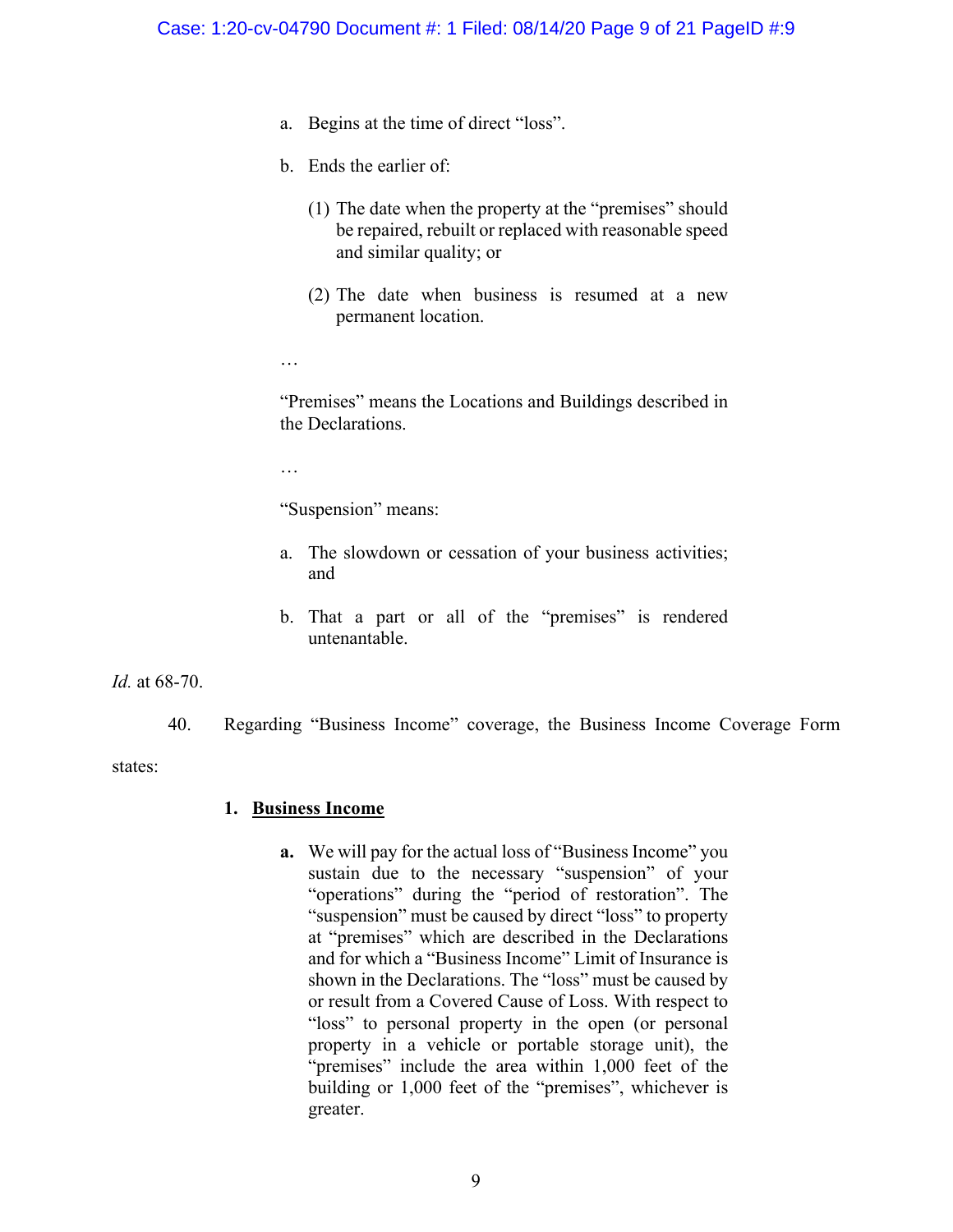- **b.** With respect to the requirements of the preceding paragraph, if you are a tenant and occupy only part of the site at which the "premises" are located, for the purposes of this Coverage Part only, your "premises" is the portion of the building which you rent, lease or occupy, including:
	- **(1)** Any area within the building or on the site at which the "premises" are located if that area services or is used to gain access to the described "premises".
	- **(2)** Your personal property in the open (or in a vehicle or portable storage unit) within 1,000 feet of the building or 1,000 feet of the "premises", whichever distance is greater.

## *Id.* at 126.

41. According to the Business Income Coverage Form:

Covered Causes of Loss means direct "loss" unless the "loss" is excluded or limited in [the Building and Personal Property Coverage Form].

…

"Loss" means accidental physical loss or accidental physical damage.

…

"Operations" means:

- a. Your business activities occurring at the "premises"; and
- b. The tenantability of the "premises", if coverage for "Business Income" including "Rental Value" or "Rental Value" applies.
- …

"Period of Restoration" means the period of time that:

a. Begins at the time of direct "loss".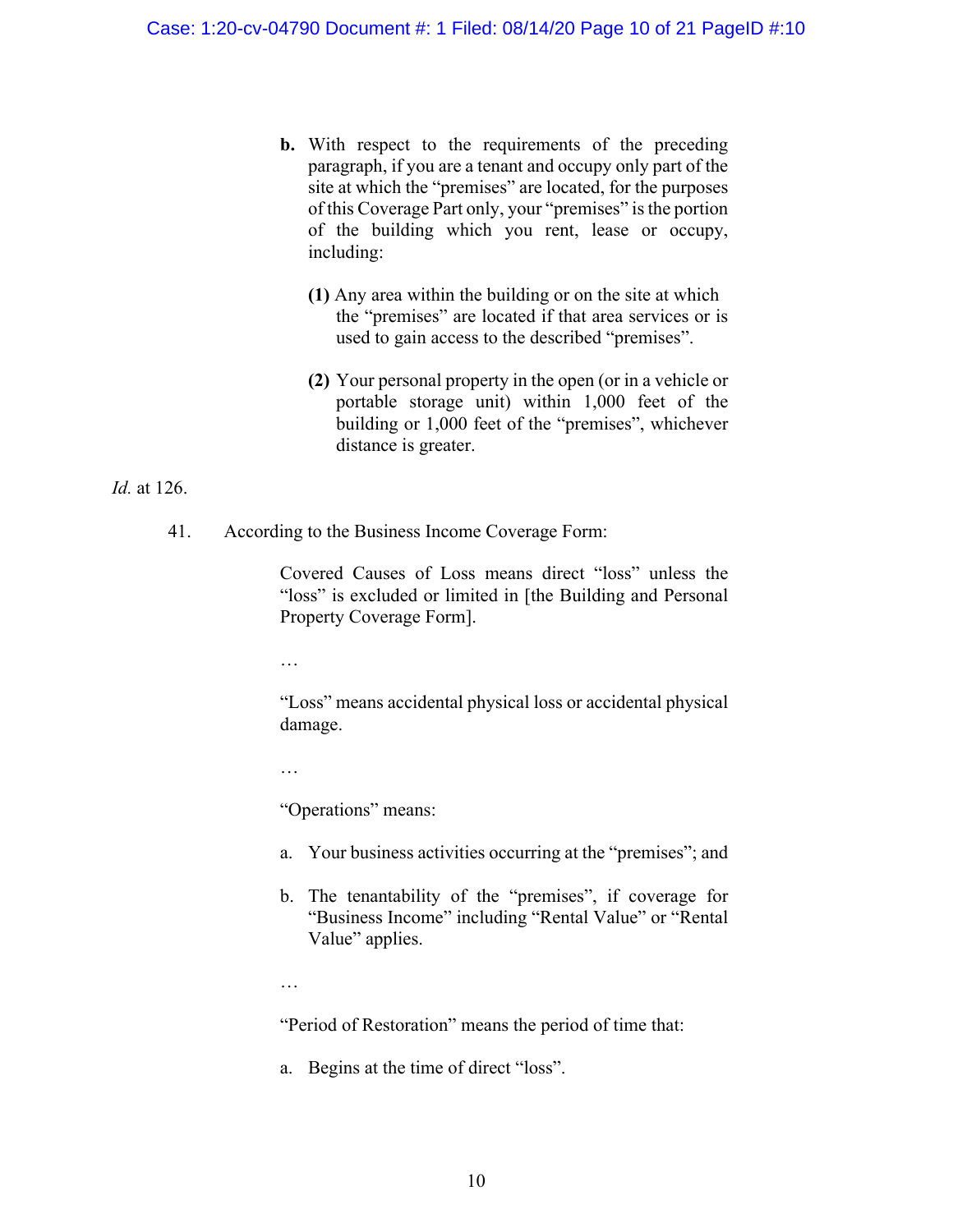- b. Ends the earlier of:
	- (1) The date when the property at the "premises" should be repaired, rebuilt or replaced with reasonable speed and similar quality; or
	- (2) The date when business is resumed at a new permanent location.
- …

"Premises" means the Locations and Buildings described in the Declarations.

…

"Suspension" means:

- a. The slowdown or cessation of your business activities; and
- b. That a part or all of the "premises" is rendered untenantable if coverage for "Business Income" including "Rental Value" or "Rental Value" applies.

*Id.* at 35, 127, 134.

42. On March 15, 2020, Plaintiff was notified that an individual who tested positive for COVID-19 (the "Individual") dined at the Valley Lo Club on March 5, 6 and 7, 2020. The Individual also used a golf simulator in the Valley Lo Club's pro shop on March 7. Further investigation revealed that members of the Individual's immediate family utilized the club's facilities (including the paddle tennis courts, conference room, pool and locker room) on March 3, 9, 12 and 14, 2020.

43. Plaintiff immediately ceased Valley Lo Club's operations after learning of the Individual's COVID-19 diagnosis and club visits.

44. On March 16, 2020, a Valley Lo Club employee who was working in the pro shop on March 7, 2020 began experiencing COVID-19 symptoms.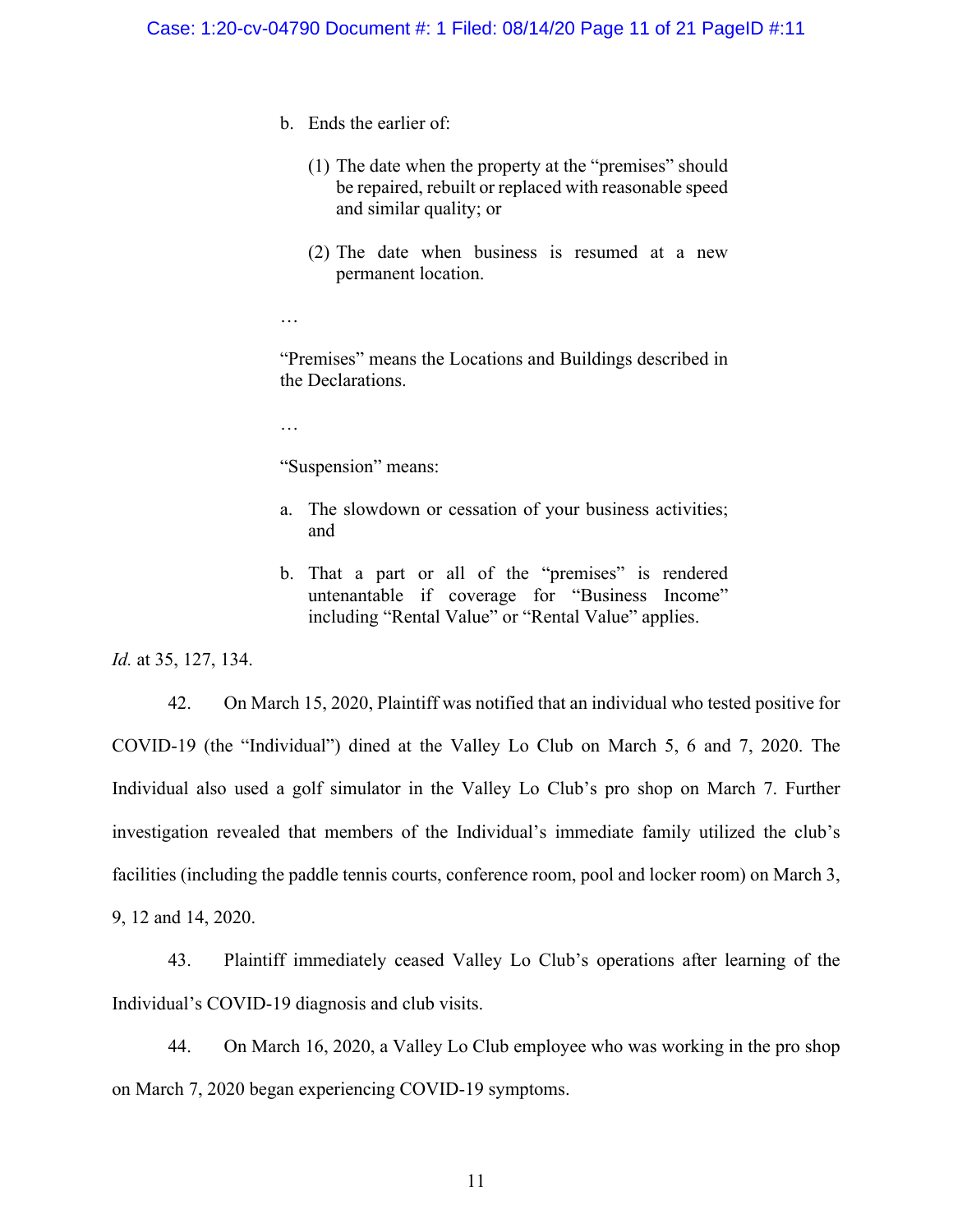## Case: 1:20-cv-04790 Document #: 1 Filed: 08/14/20 Page 12 of 21 PageID #:12

45. In response to Executive Order 2020-07 and the COVID-19 exposure that occurred at the Valley Lo Club, Plaintiff closed the club (including but not limited to its restaurants/onpremises dining areas) to the public on March 16, 2020.

46. Plaintiff began suffering an ongoing loss of business income upon the Valley Lo Club's March 16, 2020 closure.

47. Plaintiff complied with Executive Order 2020-10, and the Valley Lo Club remained closed following Executive Order 2020-10's issuance on March 20, 2020.

48. On April 1, 2020, Valley Lo Club began offering limited carry-out lunch and dinner service Wednesdays through Sundays.

49. However, on April 8, 2020, a member of the Valley Lo Club's culinary staff tested positive for COVID-19, thus forcing the club to cease carry-out operations.

50. On or about April 8, 2020, Plaintiff filed a claim with Cincinnati Insurance related to its lost business income.

51. On or about May 27, 2020, Cincinnati Insurance denied coverage for the lost income Plaintiff suffered because of Executive Orders 2020-07 and 2020-10 (and any subsequent Executive Orders extending their prohibition of on-premises dining and/or closure of places of public amusement) and the COVID-19 exposure that occurred at the Valley Lo Club.

*Policy Number ETD 048 27 80's Lack of a "Virus Exclusion"*

52. In 2006, Insurance Services Office, Inc. ("ISO")—an insurance advisory organization that develops standard policy forms and files or lodges them with state insurance regulators—authored and sought widespread approval for an "Exclusion For Loss Due To Virus or Bacteria" endorsement (ISO form CP 01 40 07 06) in response to the severe acute respiratory syndrome (SARS) and avian influenza outbreaks of the late 1990's/early 2000's.

53. Most insurers subsequently included ISO form CP 01 40 07 06 or a version thereof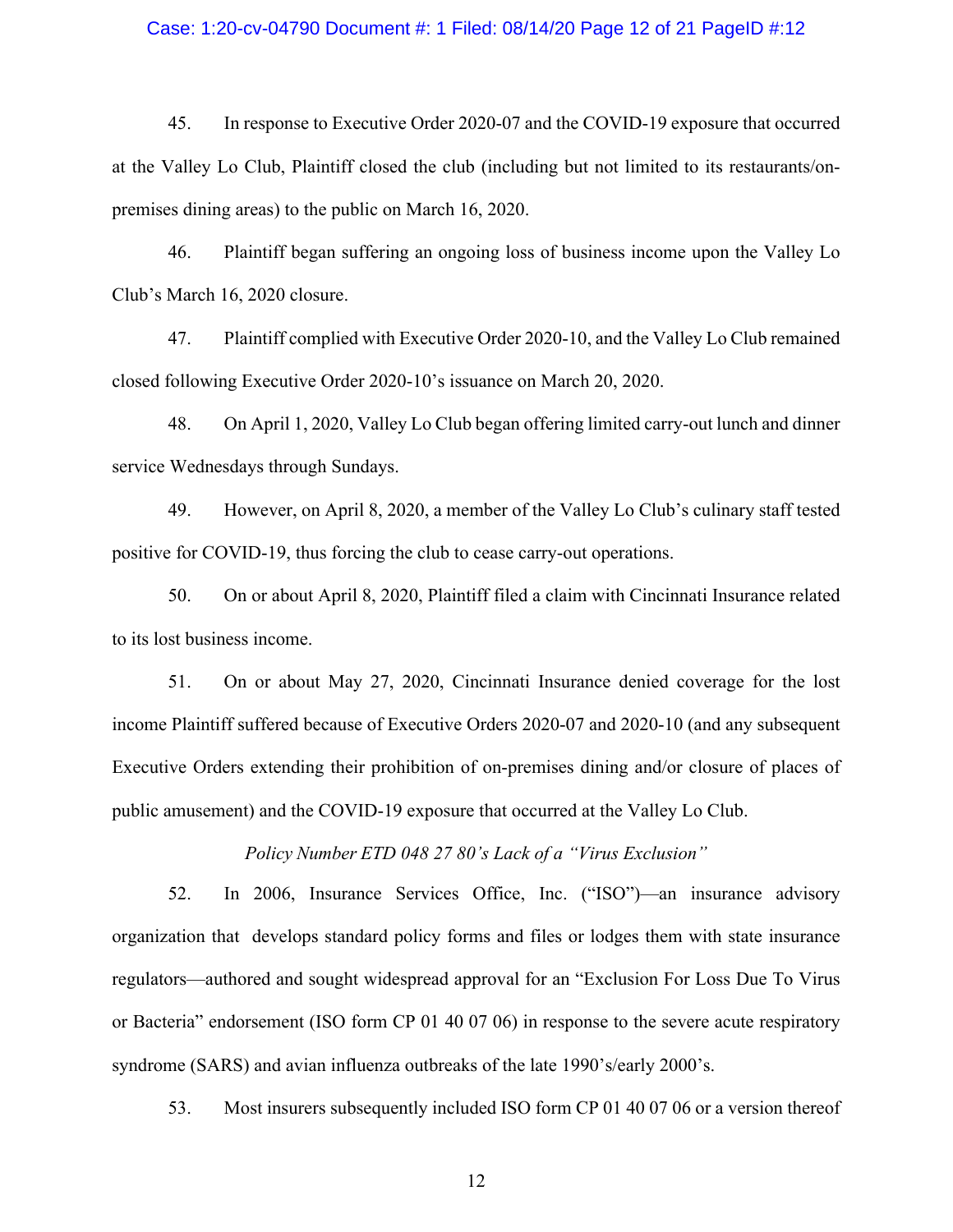in their "all-risk" commercial property insurance policies.

54. Neither the Building and Personal Property Coverage Form nor the Business

Income Coverage Form contain a "virus exclusion."

# **Class Allegations**

55. Pursuant to Federal Rules of Civil Procedure 23(a), 23(b)(2) and 23(b)(3), Plaintiff

brings this action on behalf of itself and the following classes of similarly situated businesses

(collectively the "Classes"):

**Bar and Restaurant Class:** All Illinois businesses offering food or beverages for on-premises consumption that: (1) are covered under Cincinnati Insurance insurance policies containing policy form number "FM 101 05 16," policy form number "FA 213 IL 05 16," and/or another policy form containing "Business Income" coverage identical to that found in policy form number "FM 101 05 16" or policy form number "FA 213 IL 05 16;" (2) have made a claim for lost "Business Income" as a result of Executive Order 2020-07 (and any subsequent Executive Orders extending it and/or its prohibition of on-premises dining); and (3) been denied coverage.

**Amusement Class:** All Illinois places of public amusement that (1) are covered under Cincinnati Insurance insurance policies containing policy form number "FM 101 05 16," policy form number "FA 213 IL 05 16," and/or another policy form containing "Business Income" coverage identical to that found in policy form number "FM 101 05 16" or policy form number "FA 213 IL 05 16;" (2) have made a claim for lost "Business Income" as a result of Executive Order 2020-10 (and any subsequent Executive Orders extending it and/or its closure of places of public amusement); and (3) been denied coverage.

56. Each class is so numerous that joinder of all members is impracticable. Due to the

nature of the trade and commerce involved, the members of each class are geographically dispersed

throughout the State of Illinois. While only Cincinnati Insurance knows the exact number of class

members, Plaintiff believes there are hundreds and likely thousands of members in each class.

57. Plaintiff's claims are typical of the claims of the other members of each class it

seeks to represent because Plaintiff and all class members purchased coverage from Cincinnati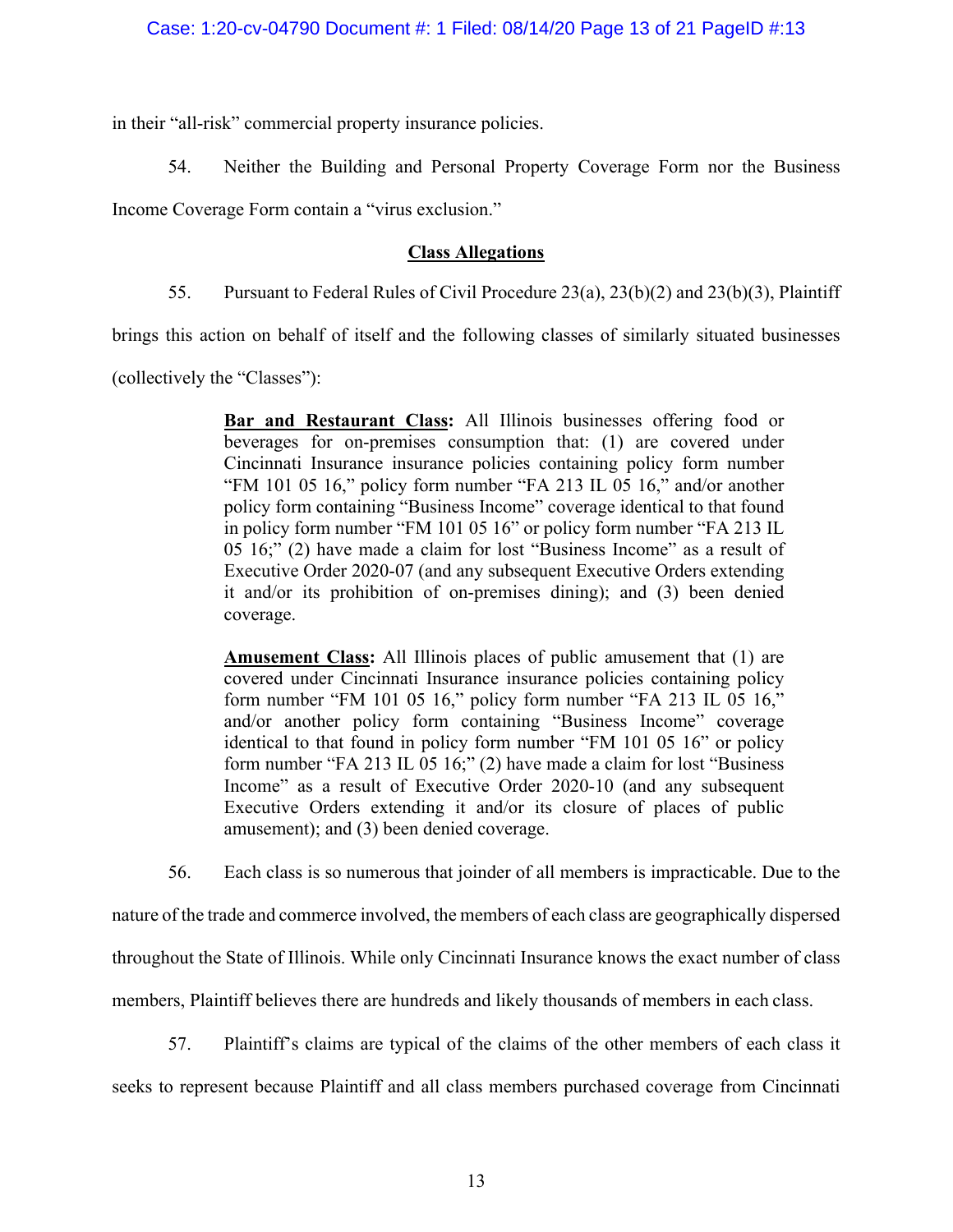### Case: 1:20-cv-04790 Document #: 1 Filed: 08/14/20 Page 14 of 21 PageID #:14

Insurance containing identical language regarding lost business income.

58. Plaintiff will fully and adequately protect the interests of all members of each class. Plaintiff has retained counsel experienced in complex class action and insurance litigation. Plaintiff has no interests which are adverse to or in conflict with other members of either class.

59. The questions of law and fact common to the members of each class predominate over any questions that may affect only individual members.

60. A class action is superior to other available methods for the fair and efficient adjudication of this controversy since joinder of all class members is impracticable. The prosecution of separate actions by individual members of each class would impose heavy burdens upon the courts and would create a risk of inconsistent or varying adjudications of the questions of law and fact common to each class. A class action, on the other hand, would achieve substantial economies of time, effort, and expense, and would assure uniformity of decision with respect to persons similarly situated without sacrificing procedural fairness or bringing about other undesirable results.

61. The interest of the members of each classin individually controlling the prosecution of separate actions is theoretical rather than practical. Each class has a high degree of cohesion, and prosecution of the action through representatives would be unobjectionable. The damages suffered by each class are uniform and/or formulaic, and the expense and burden of individual litigation might make it virtually impossible for them to redress the wrongs done to them. Plaintiff anticipates no difficulty in the management of this action as a class action.

## **COUNT I – Declaratory Judgment**

62. Plaintiff repeats and realleges the allegations of paragraphs 1 through 61 as if fully set forth herein.

63. Plaintiff brings this count on behalf of both Classes and pursuant to the Declaratory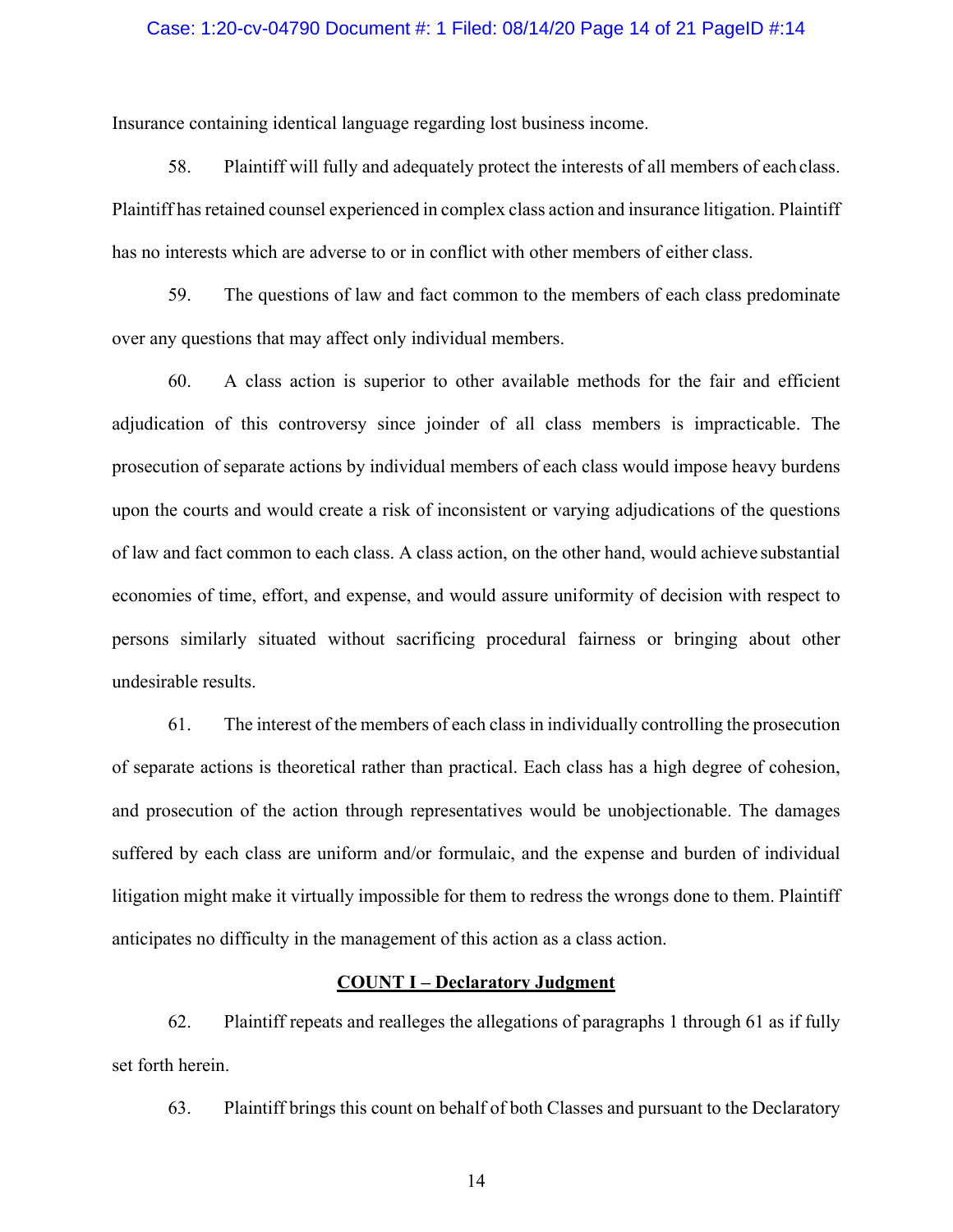Judgment Act, 28 U.S.C. §2201, *et seq.*

64. Because Cincinnati Insurance has denied Plaintiff's claim for lost "Business Income" under Policy Number ETD 048 27 80, there is an actual controversy between Cincinnati Insurance and Plaintiff.

65. At all times relevant hereto, Plaintiff's on-premises dining areas were "property" at the "premises" described in Policy Number ETD 048 27 80's Declarations.

66. As a result of COVID-19 and Executive Order 2020-07 (and any subsequent Executive Orders extending it and/or its prohibition of on-premises dining), Plaintiff suffered the "direct" and "accidental physical loss" of its on-premises dining areas.

67. As a result of COVID-19 and Executive Order 2020-10 (and any subsequent Executive Orders extending it and/or its closure of places of public amusement), Plaintiff suffered the "direct" and "accidental physical loss" of the property at the Valley Lo Club (the insured "premises").

68. Plaintiff seeks a declaration by this Court that:

- (a) Plaintiff sustained a "'loss' to property at a 'premises'" described in the "Declarations" as a result of COVID-19, Executive Order 2020-07 (and any subsequent Executive Orders extending it and/or its prohibition of on-premises dining), and/or Executive Order 2020-10 (and any subsequent Executive Orders extending it and/or its closure of places of public amusement);
- (b) The "'loss' to property at a 'premises'" described in the "Declarations" caused "the necessary 'suspension' of [Plaintiff's] 'operations;'"
- (c) The "necessary 'suspension' of [Plaintiff's] 'operations'" caused Plaintiff's lost "Business Income;"
- (d) COVID-19 is a "Covered Cause of Loss" under the Building and Personal Property Coverage Form and the Business Income Coverage Form;
- (e) Executive Order 2020-07 (and any subsequent Executive Orders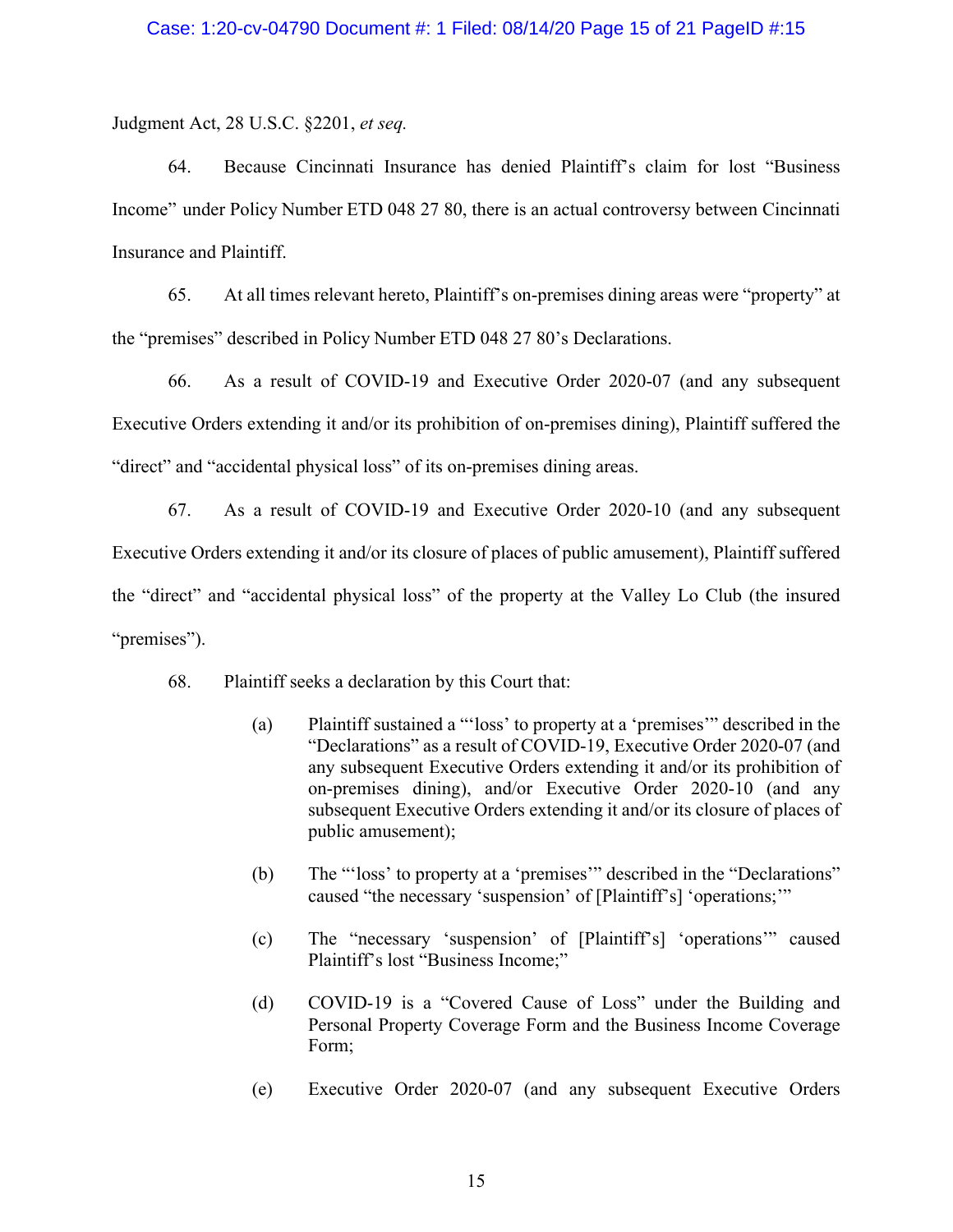extending it and/or its prohibition of on-premises dining) is a "Covered Cause of Loss" under the Building and Personal Property Coverage Form and the Business Income Coverage Form; and

(f) Executive Order 2020-10 (and any subsequent Executive Orders extending it and/or its closure of places of public amusement) is a "Covered Cause of Loss" under the Building and Personal Property Coverage Form and the Business Income Coverage Form.

69. Plaintiff seeks an additional declaration that it is entitled to "Business Income" coverage under the Building and Personal Property Coverage Form and the Business Income Coverage Form.

70. A declaratory judgment regarding Cincinnati Insurance's obligation to reimburse Plaintiff for the income it lost as a result of COVID-19, Executive Order 2020-07 (and any subsequent Executive Orders extending it and/or its prohibition of on-premises dining), and/or Executive Order 2020-10 (and any subsequent Executive Orders extending it and/or its closure of places of public amusement) will terminate the controversy and clarify the respective rights and obligations of the parties under Policy Number ETD 048 27 80.

# **COUNT II – Breach of Contract**

71. Plaintiff repeats and realleges the allegations of paragraphs 1 through 61 as if fully set forth herein.

72. Plaintiff brings this count on behalf of both Classes.

73. By purchasing Policy Number ETD 048 27 80, Plaintiff entered into a contract with Cincinnati Insurance.

74. Under Policy Number ETD 048 27 80's terms, Cincinnati Insurance agreed to "pay for direct 'loss' to Covered Property at the 'premises' caused by or resulting from any Covered Cause of Loss." Exhibit A at 33.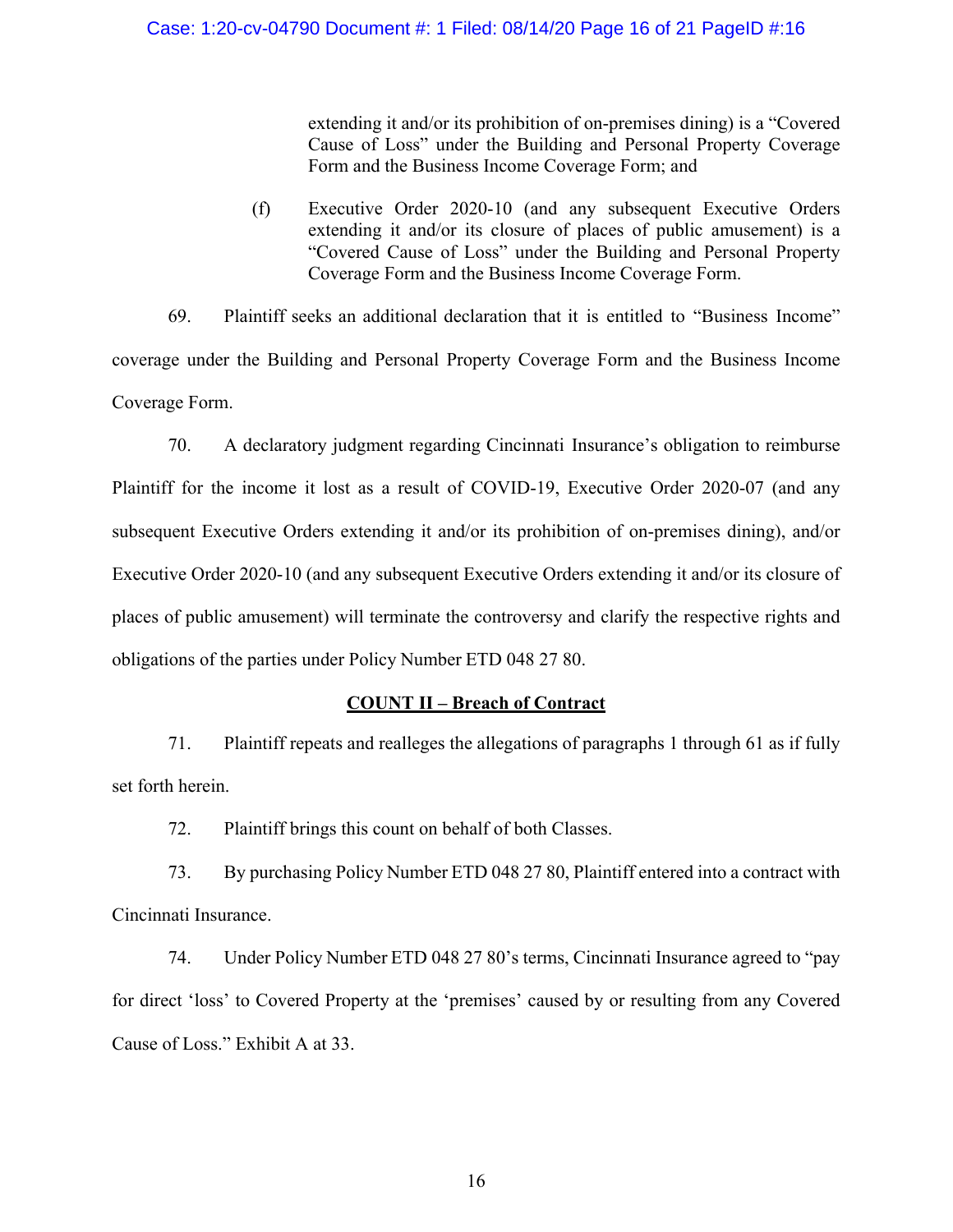## Case: 1:20-cv-04790 Document #: 1 Filed: 08/14/20 Page 17 of 21 PageID #:17

75. Pursuant to the Building and Personal Property Coverage Form, Cincinnati Insurance further agreed to "pay for the actual loss of 'Business Income' … you sustain due to the necessary 'suspension' of your 'operations'" because of "direct 'loss' to property at a 'premises' caused by or resulting from any Covered Cause of Loss." *Id.* at 48.

76. Pursuant to the Business Income Coverage Form, Cincinnati Insurance agreed to "pay for the actual loss of 'Business Income' you sustain due to the necessary 'suspension' of your 'operations'" because of "direct 'loss' to property at 'premises' which are described in the Declarations … caused by or result[ing] from a Covered Cause of Loss." *Id.* at 126.

77. As a result of COVID-19 and/or Executive Order 2020-07 (and any subsequent Executive Orders extending it and/or its prohibition of on-premises dining), Plaintiff suffered the "direct" and "accidental physical loss" of its on-premises dining areas.

78. As a result of COVID-19 and/or Executive Order 2020-10 (and any subsequent Executive Orders extending it and/or its closure of places of public amusement), Plaintiff suffered the "direct" and "accidental physical loss" of the property at the Valley Lo Club (the insured "premises").

79. Thus, Plaintiff sustained a "'loss' to property at a 'premises'" described in the "Declarations" as a result of COVID-19, Executive Order 2020-07 (and any subsequent Executive Orders extending it and/or its prohibition of on-premises dining), and/or Executive Order 2020-10 (and any subsequent Executive Orders extending it and/or its closure of places of public amusement).

80. The foregoing "'loss' to property at a 'premises'" described in the "Declarations" caused "the necessary 'suspension' of [Plaintiff's] 'operations.'"

81. The "necessary 'suspension' of [Plaintiff's] 'operations'" caused Plaintiff to lose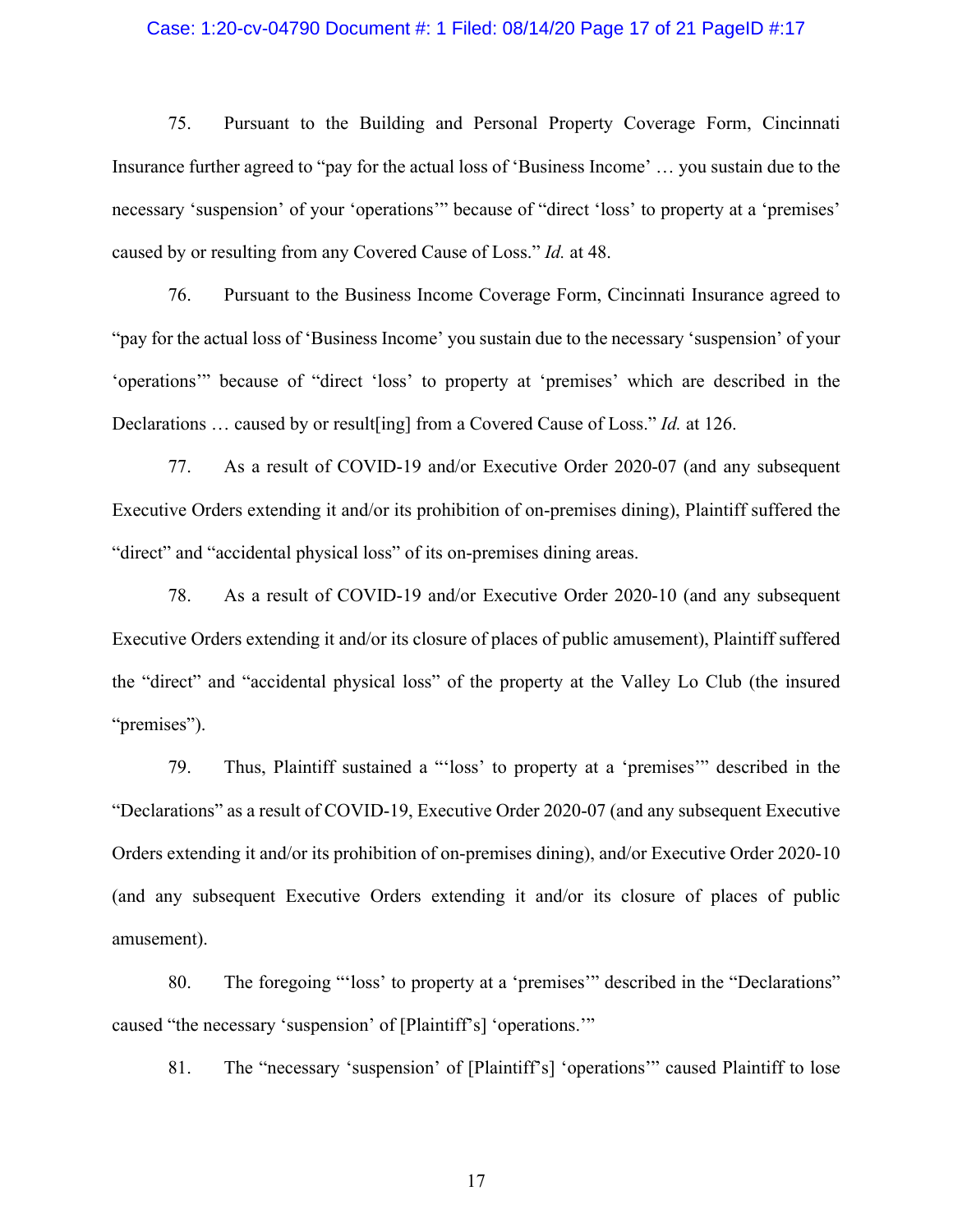## Case: 1:20-cv-04790 Document #: 1 Filed: 08/14/20 Page 18 of 21 PageID #:18

"Business Income."

82. Executive Order 2020-07 (and any subsequent Executive Orders extending it and/or its prohibition of on-premises dining) is a "Covered Cause of Loss" under the Building and Personal Property Coverage Form and the Business Income Coverage Form.

83. Executive Order 2020-10 (and any subsequent Executive Orders extending it and/or its closure of places of public amusement) is a "Covered Cause of Loss" under the Building and Personal Property Coverage Form and the Business Income Coverage Form.

84. COVID-19 is a "Covered Cause of Loss" under the Building and Personal Property Coverage Form and the Business Income Coverage Form.

85. Pursuant to the terms and conditions of the Building and Personal Property Coverage Form and the Business Income Coverage Form, Plaintiff made a claim for the "Business Income" it lost following Valley Lo Club's COVID-19 exposure and Executive Orders 2020-07 and 2020-10's implementation in Spring 2020.

86. Cincinnati Insurance denied Plaintiff's "Business Income" claim.

87. By denying Plaintiff's claim, Cincinnati Insurance breached its contract with Plaintiff.

88. As a result of Cincinnati Insurance denying Plaintiff's claim, Plaintiff has been prevented from recovering lost "Business Income" pursuant to the terms and conditions of Policy Number ETD 048 27 80, thereby suffering damages.

#### **Request for Relief**

WHEREFORE, Plaintiff, VALLEY LO CLUB ASSOCIATION, INC., doing business as "VALLEY LO CLUB," demands the following relief on behalf of itself and all others similarly situated: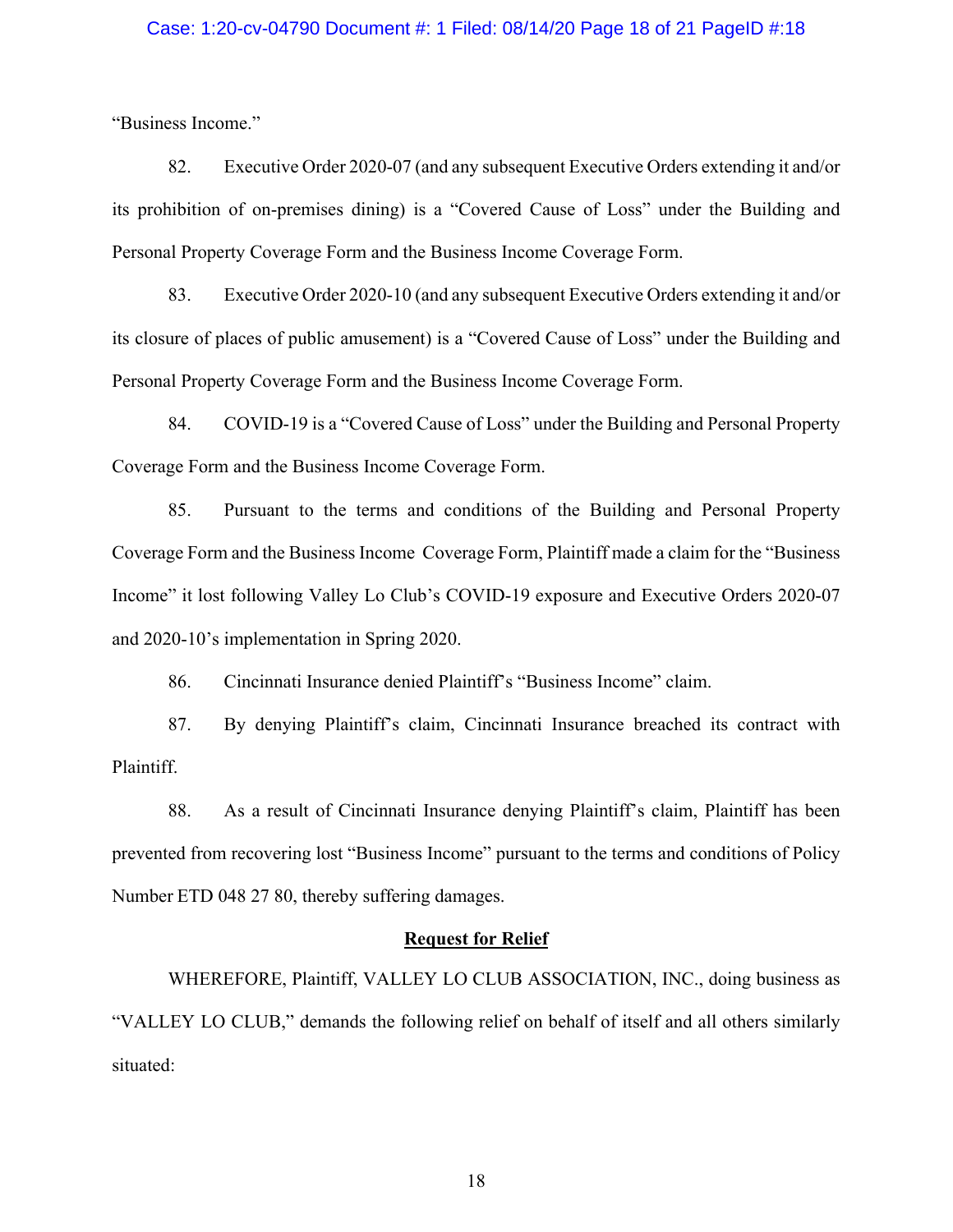- A. That an Order be entered certifying this action as a Plaintiff Class action under Federal Rule of Civil Procedure 23;
- B. A declaration by this Court that Plaintiff sustained a "'loss' to property at a 'premises'" described in the "Declarations" as a result of COVID-19, Executive Order 2020-07 (and any subsequent Executive Orders extending it and/or its prohibition of on-premises dining) and/or Executive Order 2020-10 (and any subsequent Executive Orders extending it and/or its closure of places of public amusement);
- C. A declaration by this Court that the "'loss' to property at a 'premises'" described in the "Declarations" caused "the necessary 'suspension' of [Plaintiff's] 'operations;'"
- D. A declaration by this Court that the "necessary 'suspension' of [Plaintiff's] 'operations'" caused Plaintiff's lost "Business Income;"
- E. A declaration by this Court that COVID-19, Executive Order 2020-07 (and any subsequent Executive Orders extending it and/or its prohibition of on-premises dining), and Executive Order 2020-10 (and any subsequent Executive Orders extending it and/or its closure of places of public amusement) are "Covered Causes of Loss" under the Building and Personal Property Coverage Form and the Business Income Coverage Form;
- F. A declaration by this Court that Plaintiff is entitled to "Business Income" coverage under Policy Number ETD 048 27 80;
- G. Compensatory damages in such amount as demonstrated by the proofs at trial and that the Court deems just and proper;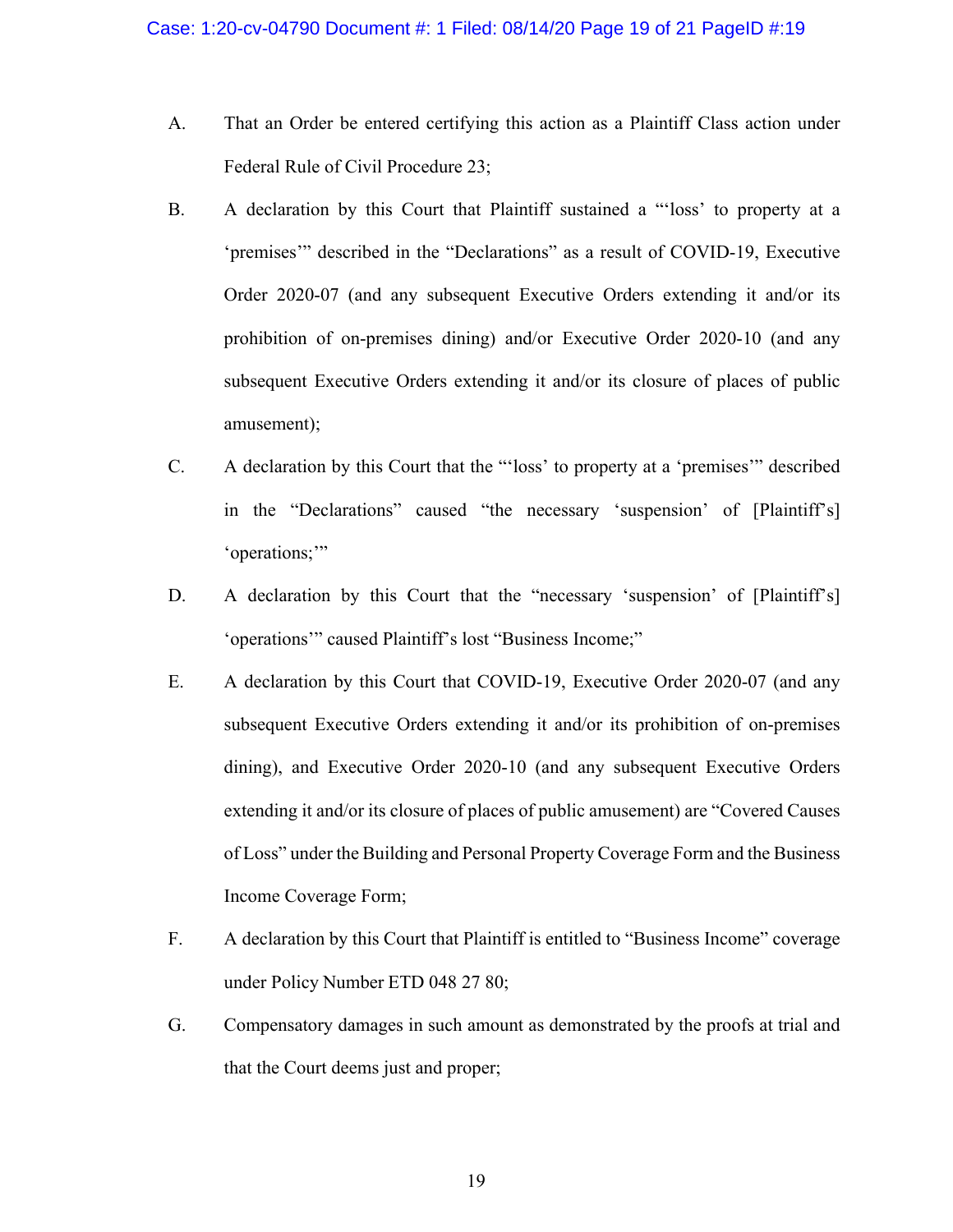- H. Punitive damages as to Counts for which such damages are available under applicable law and in an amount that the Court deems just and proper;
- I. Imposition of a constructive trust, an order granting recessionary and injunctive relief and other such equitable relief that the Court deems just and proper;
- J. An appropriate claims resolution facility, funded by Defendant, to administer relief to the Classes in this case;
- K. Costs of litigation and attorneys' fees; and
- L. All other appropriate relief.

Dated: August 14, 2020 Respectfully submitted,

# **DUNCAN LAW GROUP, LLC,**

By: /s/ Robert R. Duncan Attorney for Plaintiff

Robert R. Duncan (Illinois Bar #6277407) James H. Podolny (Illinois Bar #6321307) **DUNCAN LAW GROUP, LLC** 161 North Clark Street, Suite 2550 Chicago, Illinois 60601 Phone: (312) 202-3283 Fax: (312) 202-3284 Email: rrd@duncanlawgroup.com jp@duncanlawgroup.com

# **ESBROOK LAW, LLC,**

By: /s/ Christopher J. Esbrook Attorney for Plaintiff